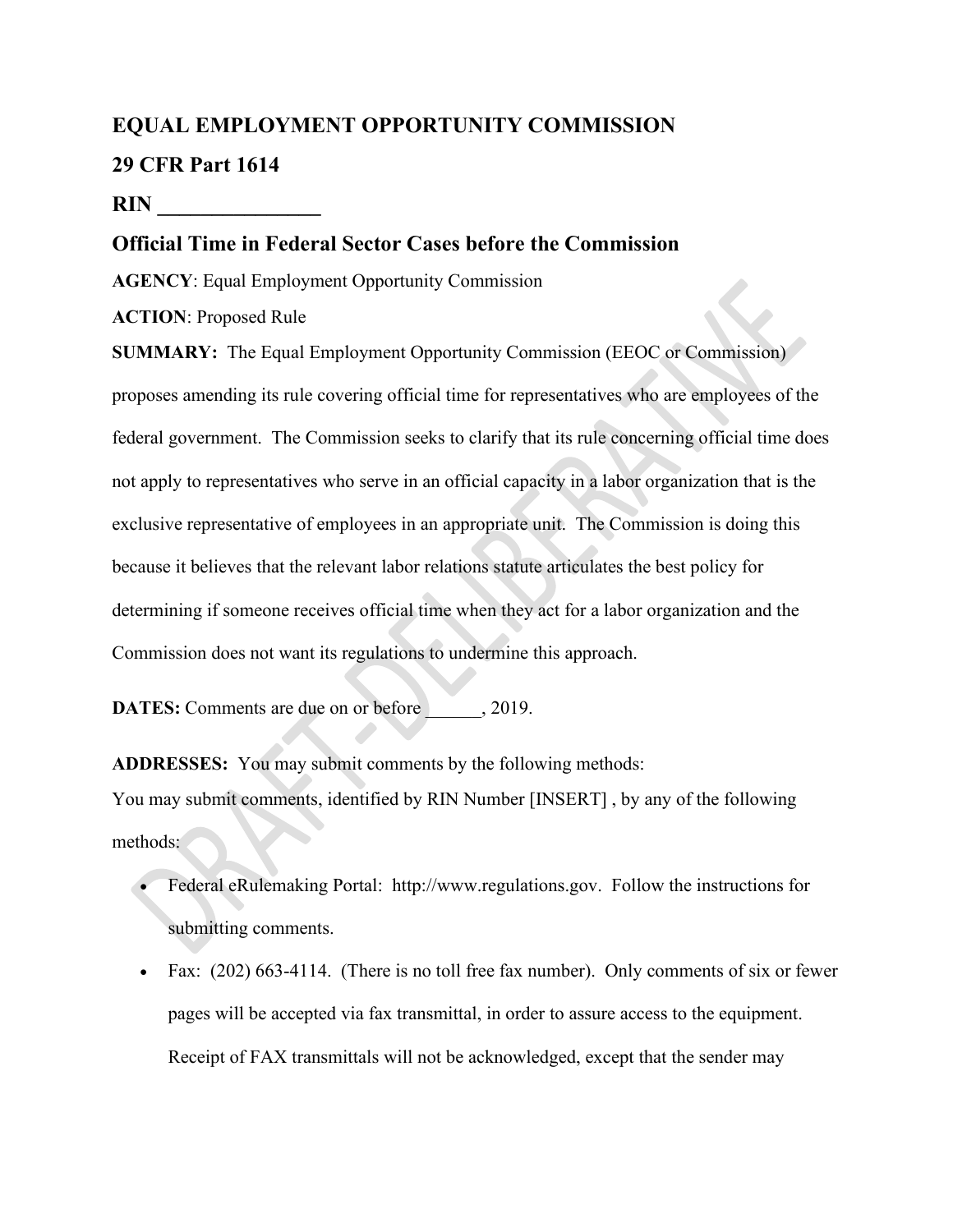request confirmation of receipt by calling the Executive Secretariat staff at (202) 663-4070 (voice) or (202) 663-4074 (TTY). (These are not toll free numbers).

- Mail: Bernadette B. Wilson, Executive Officer, Executive Secretariat, U.S. Equal Employment Opportunity Commission, 131 M Street, NE, Washington, DC 20507.
- Hand Delivery / Courier: Bernadette B. Wilson, Executive Officer, Executive Secretariat, U.S. Equal Employment Opportunity Commission, 131 M Street, NE, Washington, DC 20507.

**INSTRUCTIONS:** The Commission invites comments from all interested parties. All comment submissions must include the agency name and docket number or the Regulatory Information Number (RIN) for this rulemaking. Comments need be submitted in only one of the above-listed formats. All comments received will be posted without change to http://www.regulations.gov, including any personal information you provide.

**DOCKET**: For access to comments received, go to http://www.regulations.gov. Copies of the received comments also will be available for review at the Commission's library, 131 M Street, NE, Suite 4NW08R, Washington, DC 20507, between the hours of 9:30 a.m. and 5:00 p.m., from [INSERT DATE 60 DAYS AFTER DATE OF PUBLICATION IN FEDERAL REGISTER] until the Commission publishes the rule in final form but you must make an appointment to do so with library staff.

## **FOR FURTHER INFORMATION CONTACT:**

## **SUPPLEMENTARY INFORMATION:**

Under section 717 of Title VII of the Civil Rights Act of 1964, as amended, the Commission is responsible for the enforcement of equal employment opportunity (EEO) in the federal employment. As such, the Commission is authorized to issue rules, regulations, orders, and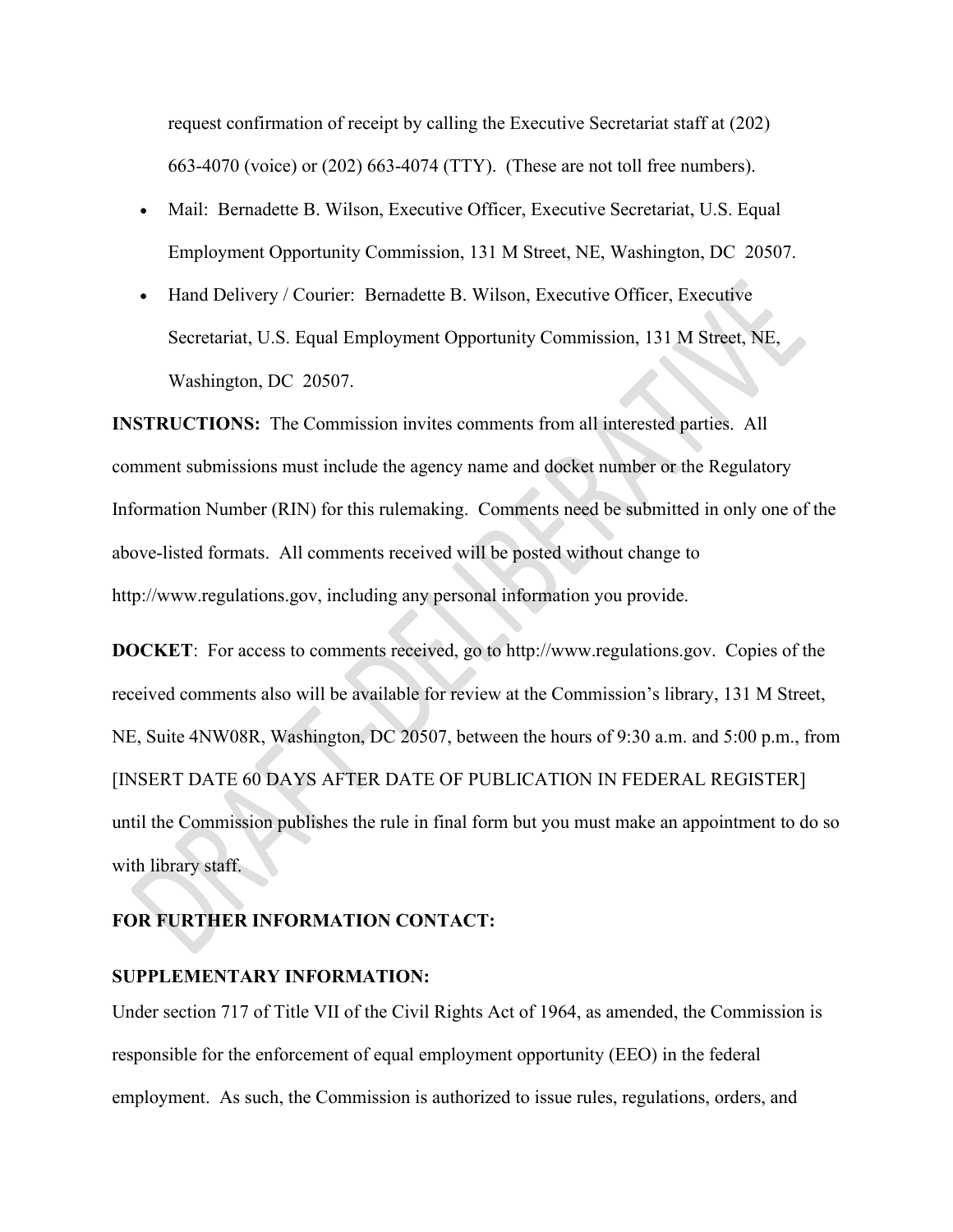instructions as necessary and appropriate to carry out its EEO responsibilities. Section 717(b) of Title VII provides that "[e]xcept as otherwise provided in this subsection, the Equal Employment Opportunity Commission shall have authority to enforce the provisions of subsection (a) of this section through appropriate remedies…. and shall issue such rules, regulations, orders and instructions as it deems necessary and appropriate to carry out its responsibilities under this section." Title VII of the Civil Rights Act of 1964, as amended, 42 U.S.C. 2000e -16.

In 1978, the President consolidated numerous EEO responsibilities at the EEOC and, among other things, transferred responsibility for all federal sector EEO from the Civil Service Commission to the  $EEOC<sup>1</sup>$  $EEOC<sup>1</sup>$  $EEOC<sup>1</sup>$ . When the Commission took on responsibility for federal sector EEO, however, the Commission did not create a new process. As the Commission stated in 2015, when it contemplated a review of longstanding federal sector EEO procedures of which this proposed rule is a small part,

> [T]he Federal sector EEO complaint processing procedures did not originate with EEOC in 1979 . . .. Rather, formal, regulatory procedures first were promulgated by the Civil Service Commission ("CSC") in 1966, codified at 5 CFR part 713, and the basic framework contained in those procedures was adopted by EEOC in 1979 [and codified at 29 CFR part 1613]. Although EEOC has revised the procedures a number of times, the original structure inherited from the CSC—counseling, complaint, investigation, hearing, final agency action, and appeal—remains.

See Advance notice of proposed rulemaking, 80 Fed. Reg. 6669 (Feb. 6, 2015) (ANPRM). The EEOC thus positioned itself to make changes to the federal sector EEO complaint process.

<span id="page-2-0"></span><sup>&</sup>lt;sup>1</sup> On February 23, 1978, the President submitted to Congress Reorganization Plan No. 1 of 1978, which consolidated Federal Equal Employment Opportunity Activities. The text of the President's message and the terms of the plan are at 124 Congressional Record H 1457 (H.Doc.No.95-295).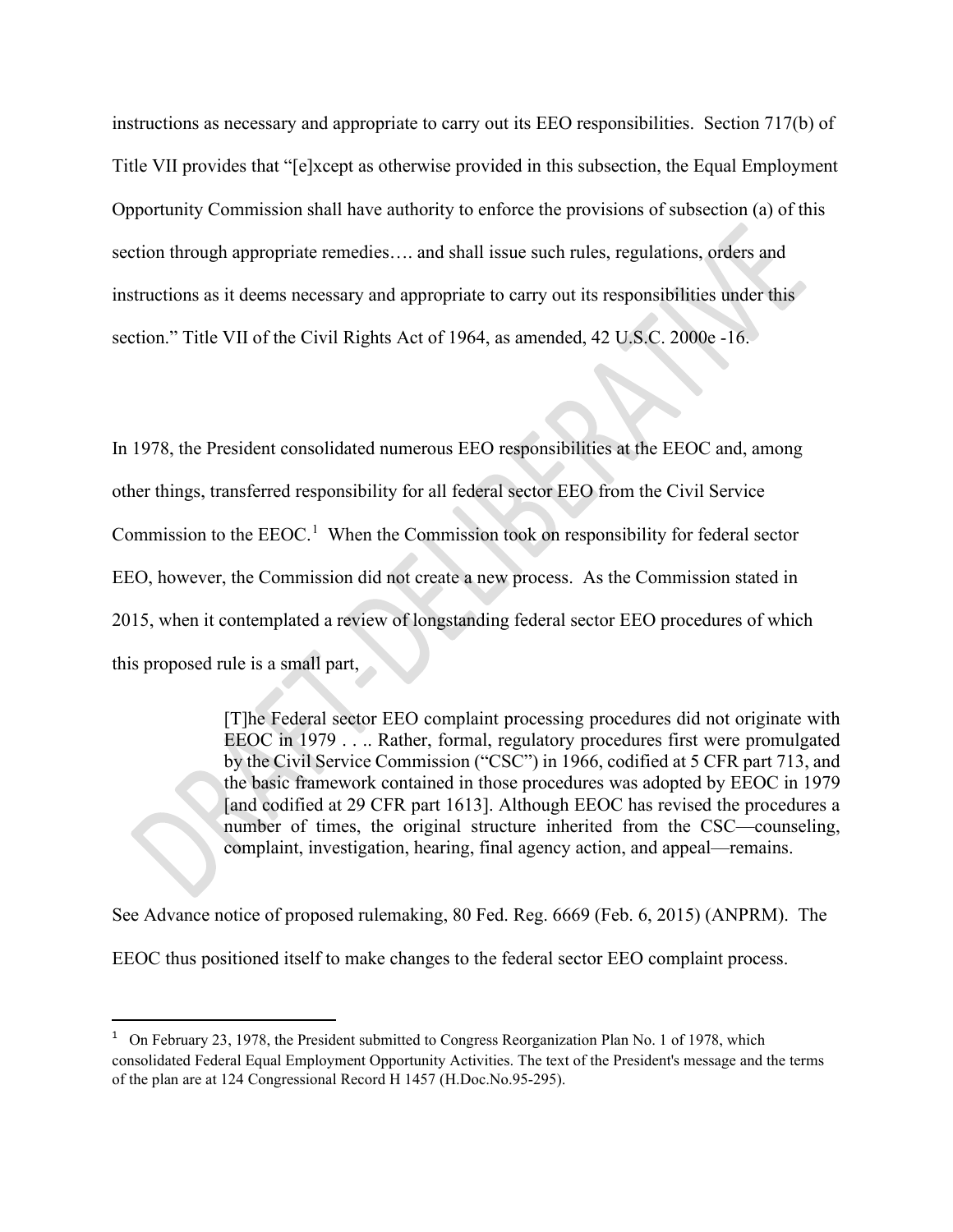Although the EEOC's original 1979 federal sector regulation at 29 CFR part 1613 was silent about "official time" for representatives of complaining parties, in 1987 the Commission turned back to the CSC's EEO rule for model language about "official time". *Id.* at 6670. The Commission then adopted the "official time" rule that remains today, and which was unchanged during the Commission's 1992 revision of federal sector EEO procedures, in which the Commission rescinded 29 CFR part 1613 and created 29 CFR part 1614. *See generally* 57 Fed. Reg. 12634 (April 10, 1992) (effective Oct. 1, 1992). Specifically, section 1614.605, under the heading "Representation and Official Time," describes a complainant's right to be represented in federal sector actions covered by the Commission's regulations. Paragraph (b) of section 1614.605 discusses the right of both the complainant and representative, if they are employees of the agency at issue, to reasonable official time during their involvement in the complaint process. It is notable that the first two sentences of paragraph (b), which is the language that gives the right to reasonable official time to complainants and representatives, borrows heavily from the wording used for the comparable provision in the original CSC rule. See U.S. Civil Service Commission, Part 713 – Equal Opportunity; Filing and Presentation of complaint, §713.214(b), 37 Fed. Reg. 22717, 22719 (Oct. 21, 1972).

When the Civil Service Commission first crafted this approach in 1972, Congress had not yet passed the Federal Service Labor-Management Relations Statute (FSLMRS), which it did in 1978. The FSLMRS established the ability for someone acting on behalf of a labor organization to receive official time, in some instances as a right, but in many instances pursuant to an agreement between the agency and the union. 5 U.S.C. 7131. Specifically, 5 U.S.C. 7131(d)(1)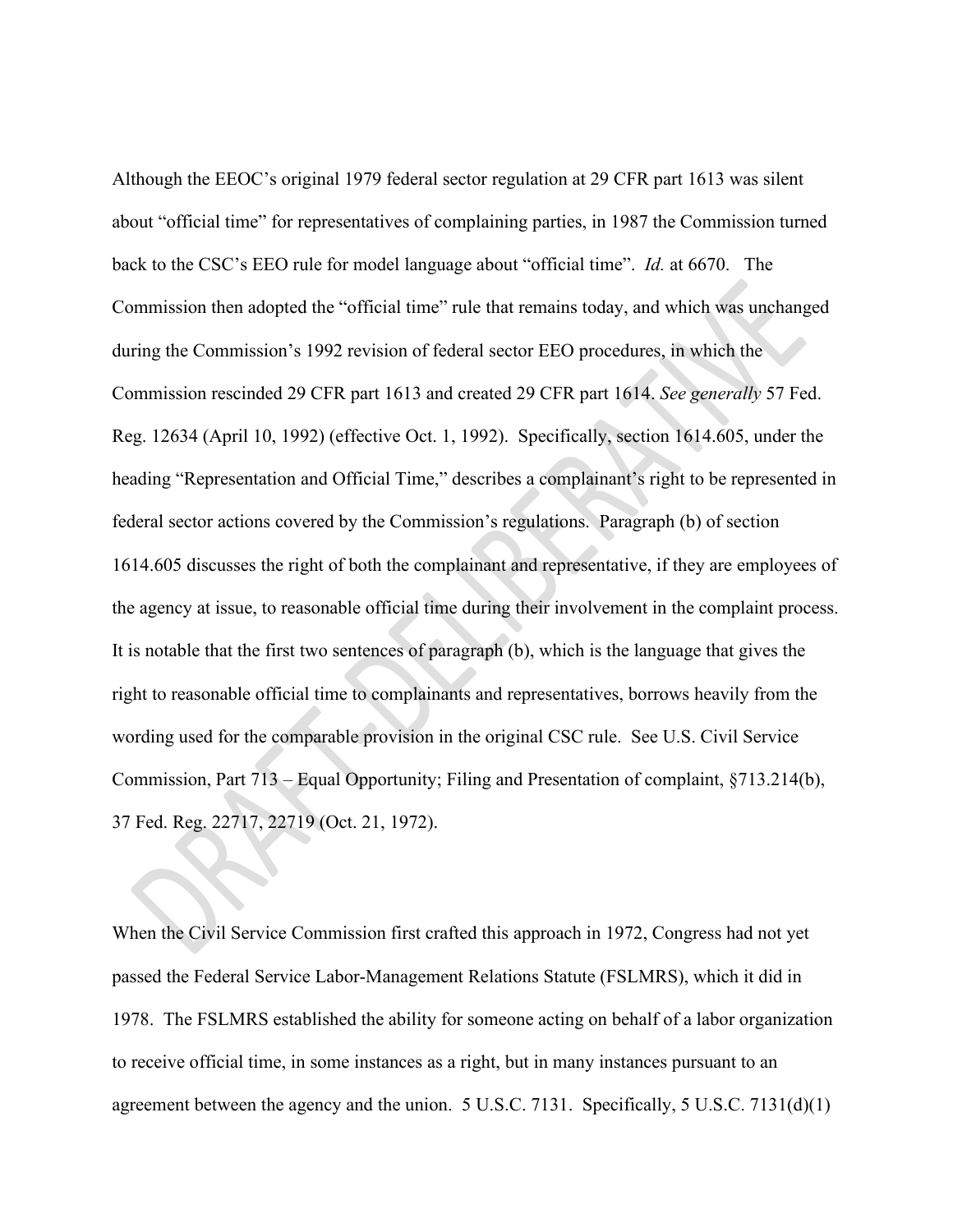states that "any employee representing an exclusive representative … shall be granted official time in any amount the agency and the exclusive representative involved agree to be reasonable, necessary, and in the public interest."

Since union official time did not exist in statute until 1978, there was no reason for the CSC's original EEO procedures to address union official time when it first published the regulation in 1972. However, in its subsequent modifications of the EEO procedures, the Commission has not expressly addressed the availability of "reasonable" official time to union officials or how the Commission's official time regulation for EEO proceedings interacts with the FSLMRS.

The Commission now proposes to amend section 1614.605(b) to exclude union representatives from its grant of reasonable official time for EEO proceedings. Failing to clarify the Commission's regulation can cause agencies and unions to be unclear on exactly which aspects of official time they need to bargain. Furthermore, the FSLMRS was specifically designed to address the unique relationship between labor organizations and federal agencies. *See* 5 U.S.C. 7101(b) ("It is the purpose of this chapter to prescribe certain rights and obligations of the employees of the Federal Government and to establish procedures which are designed to meet the special requirements and needs of the Government."). Considering this design, the Commission believes that the best policy approach is to leave the determination of whether a union official receives official time to the provisions of the FSLMRS.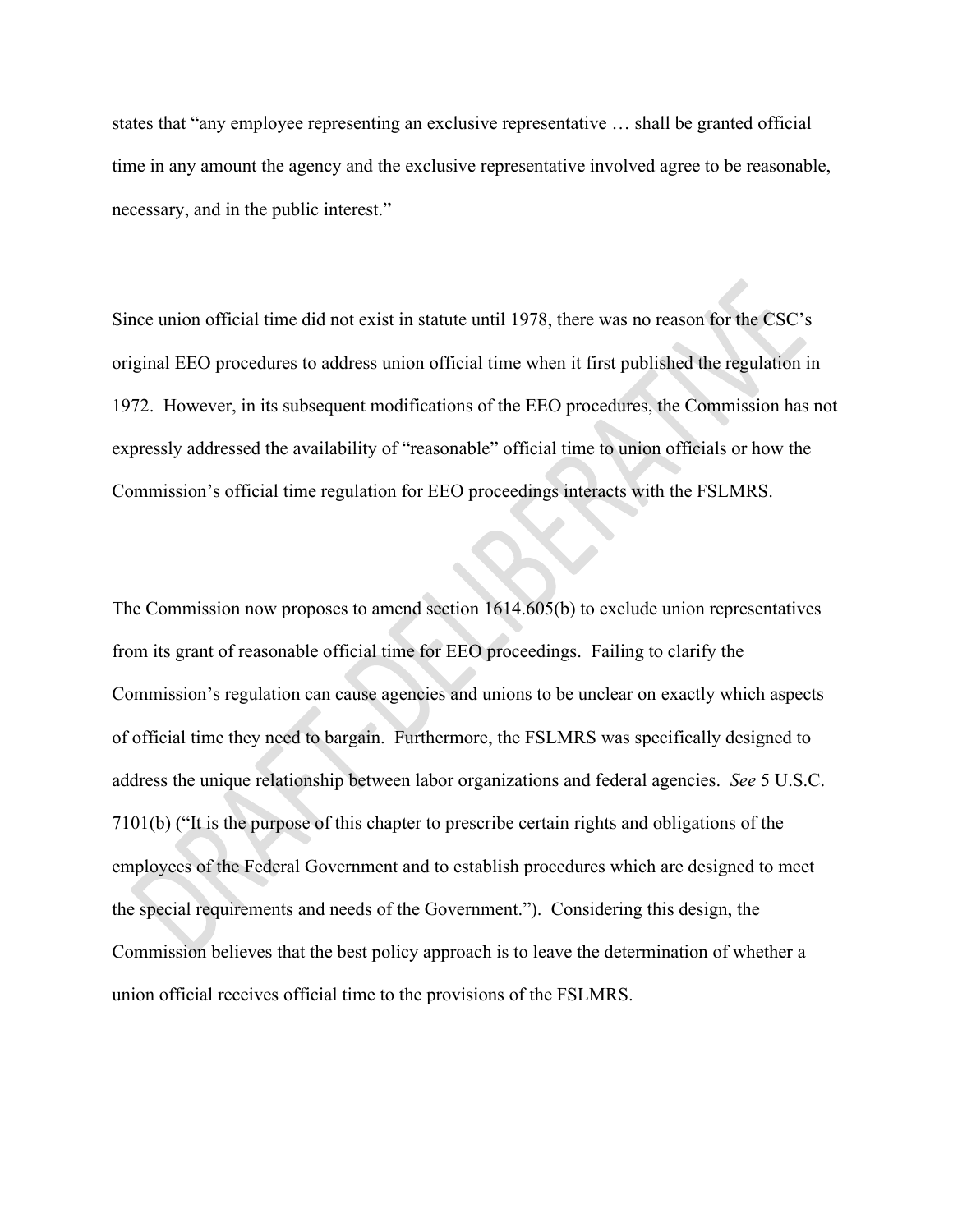Therefore, the Commission proposes to amend its regulation to clearly state that its official time provision does not apply if the representative serves in an official capacity in a labor organization that is an exclusive representative of employees at the agency.

#### **Regulatory Procedures**

#### Executive Order 12866

The Commission has complied with the principles in section 1(b) of Executive Order 12866, Regulatory Planning and Review. This proposed rule is not a "significant regulatory action" under section 3(f) of the Order, and does not require an assessment of potential costs and benefits under section  $6(a)(3)$  of the Order.

#### Executive Order 13771

This proposed rule is not subject to Executive Order 13771, Reducing Regulation and Controlling Regulatory Cost. Pursuant to guidance issued by the Office of Management and Budget's Office of Information and Regulatory Affairs (April 5, 2017), an "EO 13771 regulatory action" is defined as "[a] significant regulatory action as defined in Section 3(f) of EO 12866  $\ldots$ ." As noted above, this proposed rule is not a significant regulatory action under section 3(f) of EO 12866. Thus, this proposed rule does not require the EEOC to issue two EO 13771 deregulatory actions.

#### Paperwork Reduction Act

This proposed rule contains no new information collection requirements subject to review by the Office of Management and Budget under the Paperwork Reduction Act (44 U.S.C. chapter 35).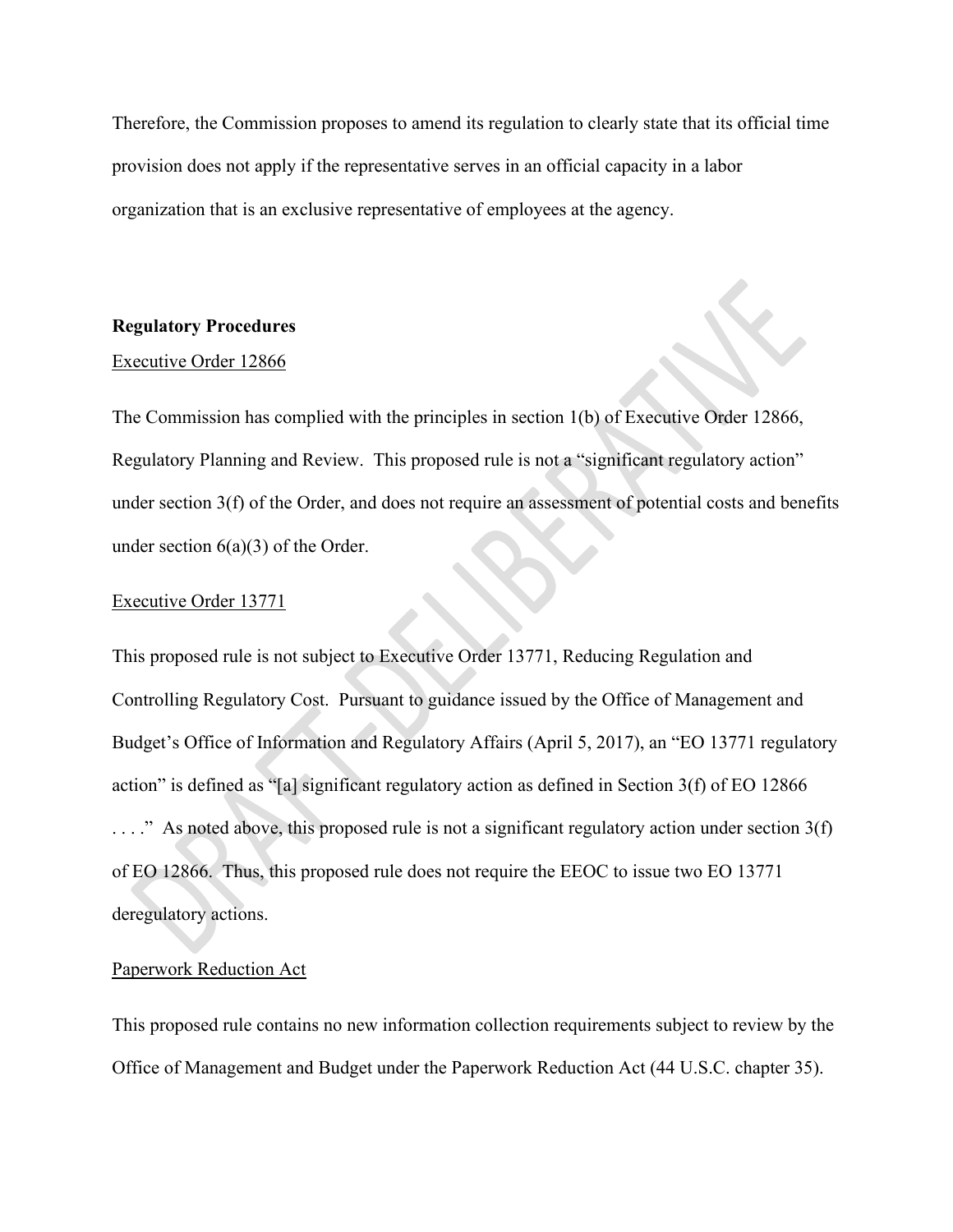#### Regulatory Flexibility Act

The Commission certifies under 5 U.S.C. 605(b) that this proposed rule will not have a significant economic impact on a substantial number of small entities because it applies exclusively to employees and agencies of the federal government and does not impose a burden on any business entities. For this reason, a regulatory flexibility analysis is not required.

### Unfunded Mandates Reform Act of 1995

This proposed rule will not result in the expenditure by State, local, or tribal governments, in the aggregate, or by the private sector, of \$100 million or more in any one year, and it will not significantly or uniquely affect small governments. Therefore, no actions were deemed necessary under the provisions of the Unfunded Mandates Reform Act of 1995.

### Congressional Review Act

While the Commission believes the proposed rule does not substantially affect the rights or obligations of non-agency parties and, accordingly, is not a "rule" as that term is used by the Congressional Review Act (Subtitle E of the Small Business Regulatory Enforcement Fairness Act of 1996), it will still follow the reporting requirement of 5 U.S.C. 801.

## **List of Subjects in 29 CFR Part 1614**

Administrative practice and procedure, Equal Employment Opportunity

For the Commission.

Dated: \_\_\_\_\_\_\_\_\_\_\_\_\_\_\_\_\_\_\_\_\_\_\_, 2019